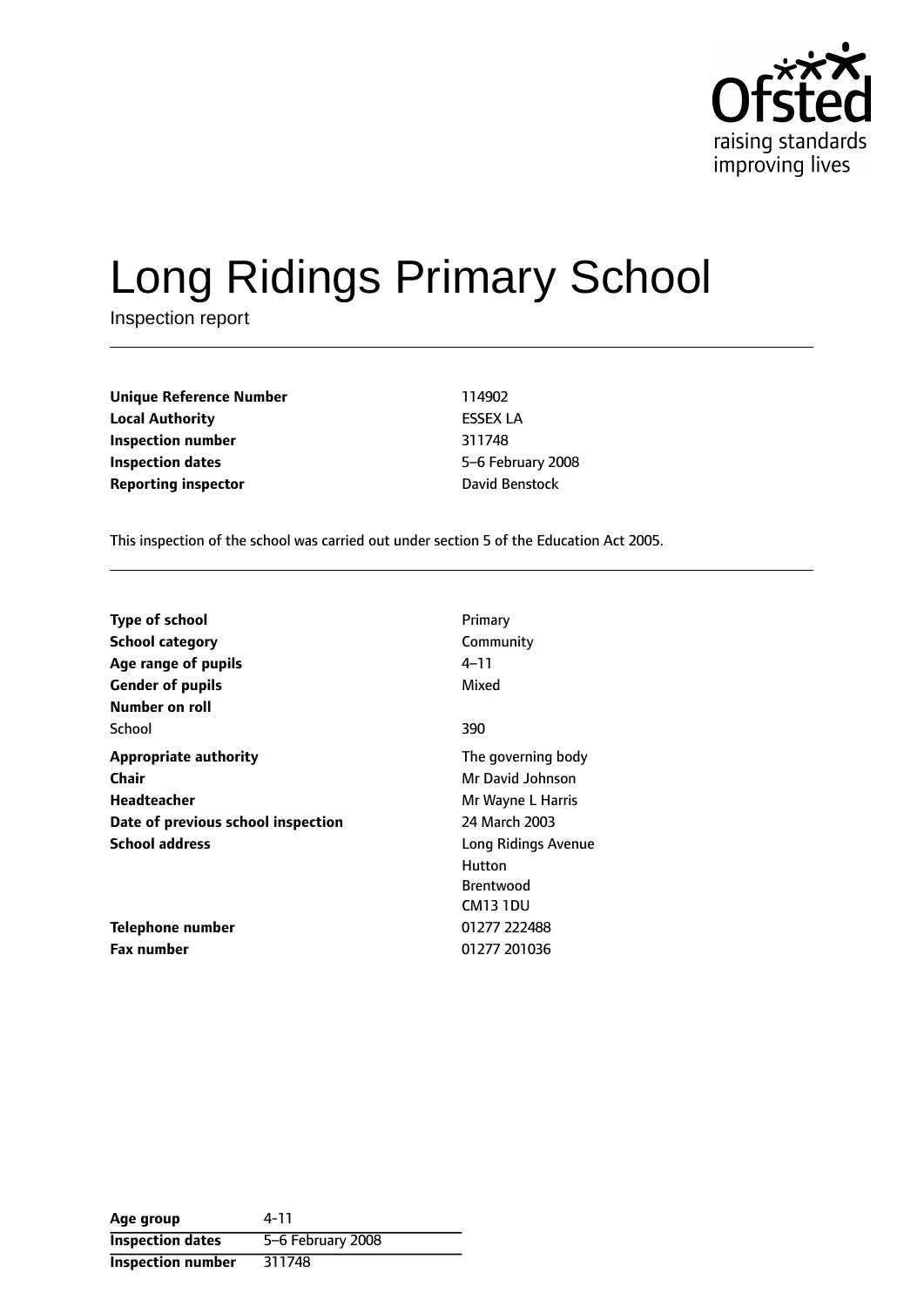.

© Crown copyright 2008

#### Website: www.ofsted.gov.uk

This document may be reproduced in whole or in part for non-commercial educational purposes, provided that the information quoted is reproduced without adaptation and the source and date of publication are stated.

Further copies of this report are obtainable from the school. Under the Education Act 2005, the school must provide a copy of this report free of charge to certain categories of people. A charge not exceeding the full cost of reproduction may be made for any other copies supplied.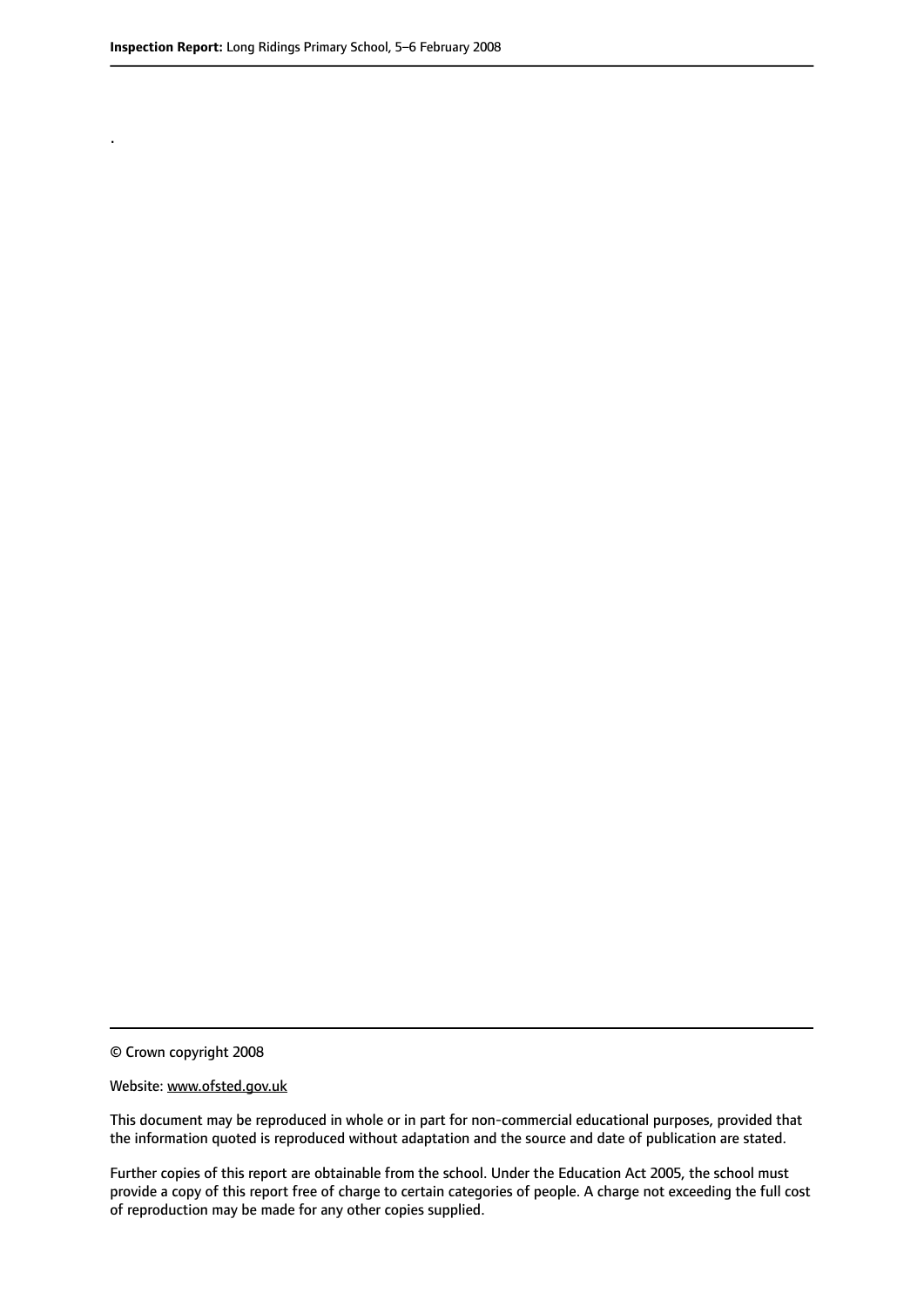# **Introduction**

The inspection was carried out by three Additional Inspectors.

### **Description of the school**

The school is larger than average. Pupils come from a broad range of social and economic backgrounds. A smaller than average number of pupils are from minority ethnic backgrounds and the percentage whose first language is not English is small. The percentage of pupils who have learning difficulties and/or disabilities is less than in most schools, although the proportions vary considerably between year groups. The percentage of pupils with statements of special educational need is average. A significant number of pupils join the school at other than the usual times. The general level of basic skills and knowledge of children on entry to Reception varies but is broadly average. The school has achieved awards for being a Healthy School, developing Basic Skills and demonstrating high quality behaviour.

#### **Key for inspection grades**

| Grade 1 | Outstanding  |
|---------|--------------|
| Grade 2 | Good         |
| Grade 3 | Satisfactory |
| Grade 4 | Inadequate   |
|         |              |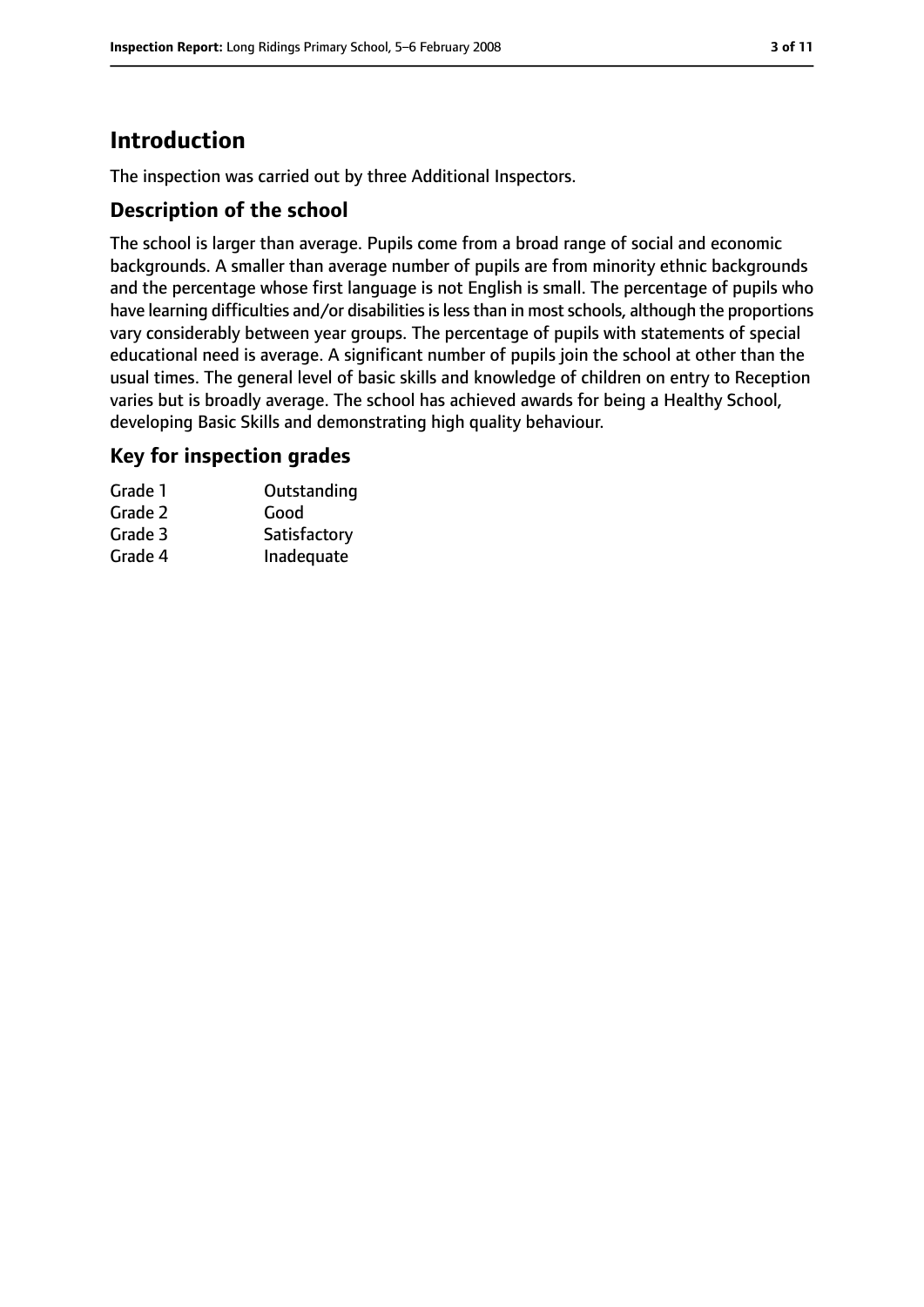# **Overall effectiveness of the school**

#### **Grade: 2**

This is a good school. Pupils enjoy being at the school and when asked about its best feature, they say it is the quality of care. The immediate response of one girl was to say that, 'the teachers were so encouraging and helpful whenever I got stuck'.

Pupils achieve and progress well across the school because teaching is good. Standards in mathematics, science and most aspects of English are clearly above average by the end of Year 6, as reflected in the above average results in National Curriculum tests in 2007 and in previous years. Pupils with learning difficulties, and those speaking English as a second language progress well because they receive effective help and support. Standards in art, music and information and communication technology (ICT) are high. However, the quality of handwriting and presentation generally in Key Stage 2 is below expectations.

The good level of care and support is contributing to the pupils' good personal development and well-being. Pupils' spiritual, moral, social and cultural development is good overall. Behaviour is outstanding. Pupils are respectful to adults and very polite to visitors. They show a great sense of care for each other. They have an excellent appreciation of the benefits of a healthy lifestyle and how to keep themselves safe. They show a strong commitment to the school and local community.

Teaching and learning are good. Teachers plan well to meet the range of abilities in the classes and learning support assistants provide invaluable support, especially to the learning of lower attaining pupils. The variety of activities and use of ICT contribute greatly to pupils' enjoyment and learning. Assessment is increasingly used to track pupils' progress and identify where extra help is needed, but is not yet embedded well enough to ensure that pupils are clear about the levels at which they are working, and how to improve or extend their achievement. The good curriculum meets the needs of pupils and they enjoy the many extra-curricular and enrichment opportunities, including visits and special events.

The school is well led and managed. The relatively new headteacher and deputy are highly focused on raising achievement. Recently increased emphasis on analysis of pupils' progress and on curricular initiatives are beginning to show signs of impact. The school's self evaluation has been comprehensive and development plans show exceptional vision and forward thinking that have secured a high level of commitment from staff and overwhelming support from parents. Governors are supportive and require the school to be fully accountable. Partnerships with external agencies, other schools and the community are effective. Many aspects of the teaching and curriculum are showing good improvement, including issues from the last inspection, but there is not yet a great impact on standards. The capacity for further improvement is good.

# **Effectiveness of the Foundation Stage**

#### **Grade: 2**

The Foundation Stage provides a good start to children's education. They are keen to learn because the curriculum is well planned and teaching is good. Their behaviour is excellent because teachers' expectations are high for them to listen carefully and be considerate to others. Key strengths are the emphasis on settling children happily into school, involving parents in their child's education and the provision of information to help them do this. Children make particularly good progress in developing literacy skills such as letter formation, learning sounds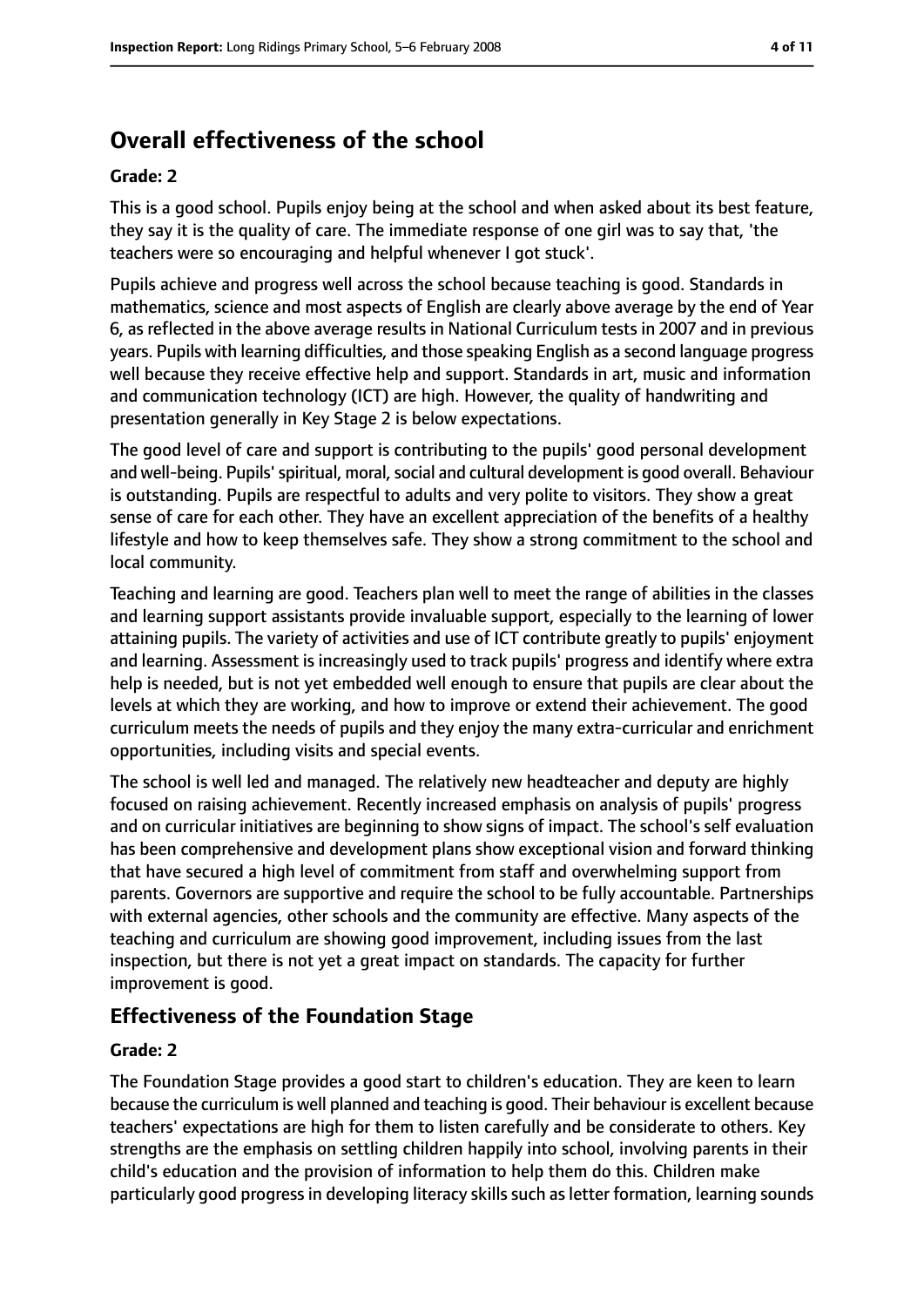and how to use these to help them write and read. The Foundation Stage is well led. The outdoor area is well resourced and adequately used but there is not enough adult involvement in children's play to encourage, challenge and guide the children in initiating new ideas.

# **What the school should do to improve further**

- Improve pupils' standards of handwriting and presentation in Key Stage 2, and include more practice in writing in ink.
- Use assessment and information on pupils' progress more rigorously and consistently to help pupils know the levels at which they are working and to promote better learning.

# **Achievement and standards**

#### **Grade: 2**

Children reach, and a minority exceeds, the standards expected nationally in the Foundation Stage. They continue to progress well in literacy and mathematics, reaching above average standards by the end of Year 2. Results at the end of Year 6 have remained above average over the past five years overall. However, the percentages of pupils reaching higher than average standards in English, mathematics and science in 2007 were significantly higher than in most schools. The achievement of pupils, a significant number of whom joined the school later than usual, was good from their starting points on entry to the school. Currently, pupils in Key Stage 2 are making good progress, except with their writing. Their handwriting skills and presentation are generally below expectations for their ages.

# **Personal development and well-being**

#### **Grade: 2**

Pupils have very positive attitudes to learning, enjoy coming to school and attend well. They contribute to their good progress by trying hard and taking great pride in their own and the achievements of others. Pupils work and play together very harmoniously. Through opportunities such as the team-building residential visit, they learn about the importance of encouraging one another, while growing more self-confident.

In a wide variety of ways, from fund-raising for local and international charities to helping in the smooth day-to-day running of the school, pupils make a full contribution to school life. The school council is effective in helping pupils to understand democratic decision-making and representation but does not have as much independence as it might to make decisions. Pupils are active in laying the foundations for later life by learning and practising the skills they need. Opportunities to develop enterprise skills are enthusiastically taken.

Aspects of pupils'spiritual, moral and social development are outstanding. Pupils have relevant opportunities to appreciate that life choices are rarely straightforward. They grow in self-awareness, think in moral terms and reflect upon their feelings and actions. Appreciation of the arts is strong, but opportunities to develop pupils' awareness of living in a diverse multicultural society, while satisfactory, are not so well developed.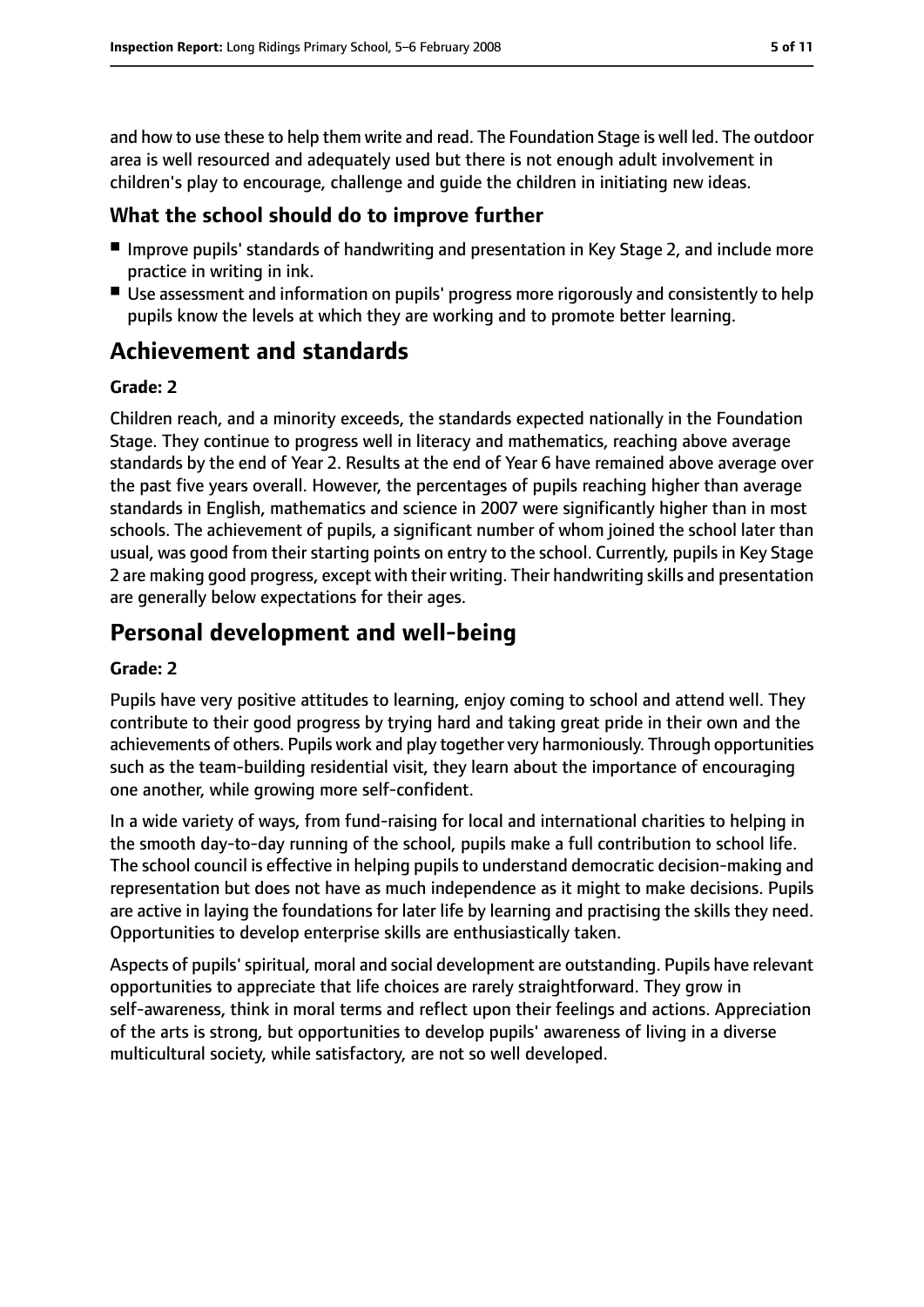# **Quality of provision**

# **Teaching and learning**

#### **Grade: 2**

Teachers use their expertise well to extend and support pupils' learning. Planning is detailed and thorough and interesting activities in lessons challenge pupils. Learning support assistants give effective attention to those pupils with learning difficulties, emotional needs and those developing their ability to speak English as a second language. They make good progress. Good opportunities are created to encourage independent learning and this is an aspect that has improved since the last inspection. The variety of activities, frequent use of computers and interactive whiteboards, and warm relationships all make learning fun. Pupils appreciate excitement in their lessons and opportunities to carry out investigations or see the application of their work in every day life. This is an area of teaching that the school's leaders are keen to see more widely applied. Assessment of pupils' progress is regular but is not used consistently in all classes to promote learning. Few opportunities are provided for pupils to practise writing in ink.

#### **Curriculum and other activities**

#### **Grade: 2**

The good curriculum meets the needs of pupils well and offers a diverse range of experiences. Strong emphasis is placed on developing pupils' personal and social skills, with excellent provision for pupils to develop a healthy lifestyle. There are good arrangements to help pupils' understanding of personal safety using the 'Crucial Crew' programme. While the curriculum is well planned, senior leaders are strengthening approaches to make it more creative, exciting and enjoyable. Provision is good for pupils who find learning difficult but the planned programme for those who are gifted and talented is less well developed.

#### **Care, guidance and support**

#### **Grade: 2**

The good quality of care and support for pupils ensures a secure and happy environment in which pupils achieve well. Pupils feel safe and know there are well trained staff to turn to in the event of problems. A pleasing feature is the extent to which pupils support each other, for example, by using the 'friendship bench' in the playground. Safeguarding and child protection arrangements are fully in place but some health and safety checks are not sufficiently frequent. Links with external support agencies are well established. Although assessment data is analysed well to track pupils' progress in the core subjects, and challenging targets are set, the use of the information to guide pupils' understanding of what is expected of them is inconsistent across classes.

# **Leadership and management**

#### **Grade: 2**

Since he took up post in September 2006, the headteacher has successfully communicated his high expectations to the staff, pupils and governors and instilled in everyone a desire to make the school as good as it can possibly be. His vision for a 'high performing school where pupils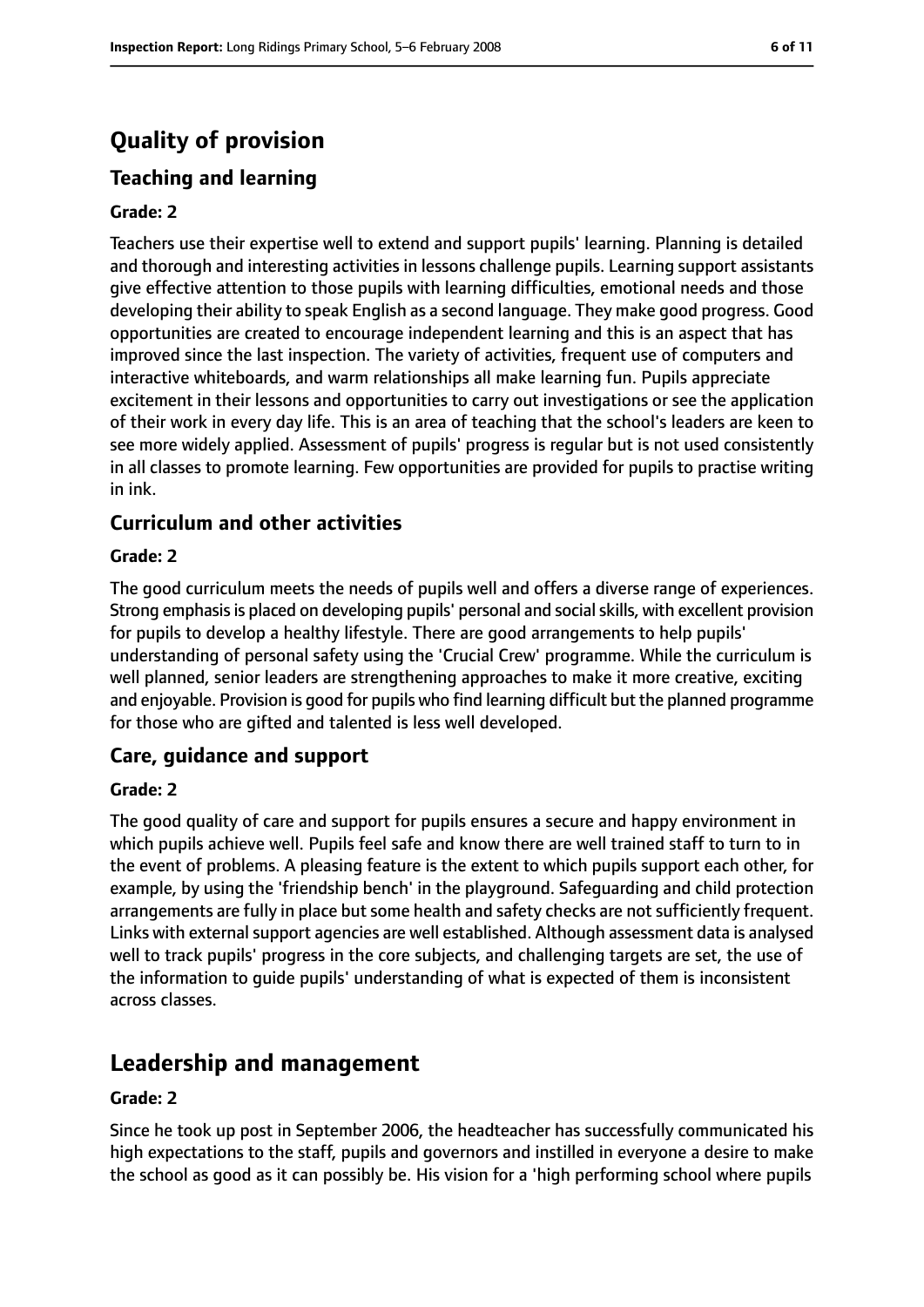with a range of talents and abilities can do their best' has been communicated very effectively. As a result, staff morale is very high and teamwork is strong.

There is a successful programme of self-evaluation. High expectations are evident in the challenging targets that have been set and these are used well to drive improvement. Although it is too soon for the many changes to have had measurable effects, there are some signs that they have begun to raise achievement.

Provision for pupils who find learning difficult is led and managed well. Recent changes to the middle management team mean that some staff are still developing their roles. However, more established members of the team provide very good support for colleagues and knowledgeable leadership. Staffing and other resources are efficiently deployed. The governing body contributes well to school effectiveness, based on thorough knowledge of the school's strengths and areas for improvement.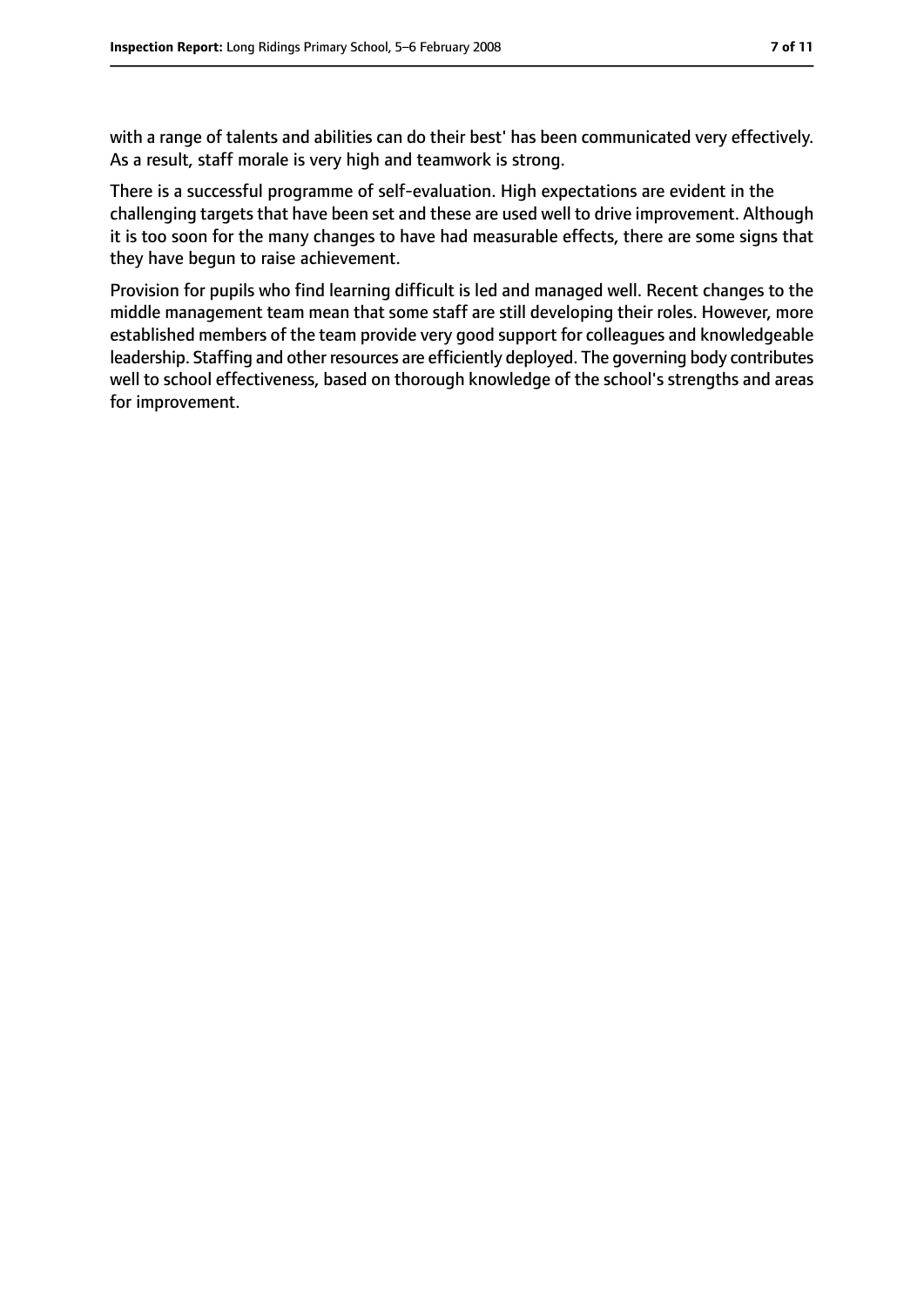**Any complaints about the inspection or the report should be made following the procedures set out in the guidance 'Complaints about school inspection', which is available from Ofsted's website: www.ofsted.gov.uk.**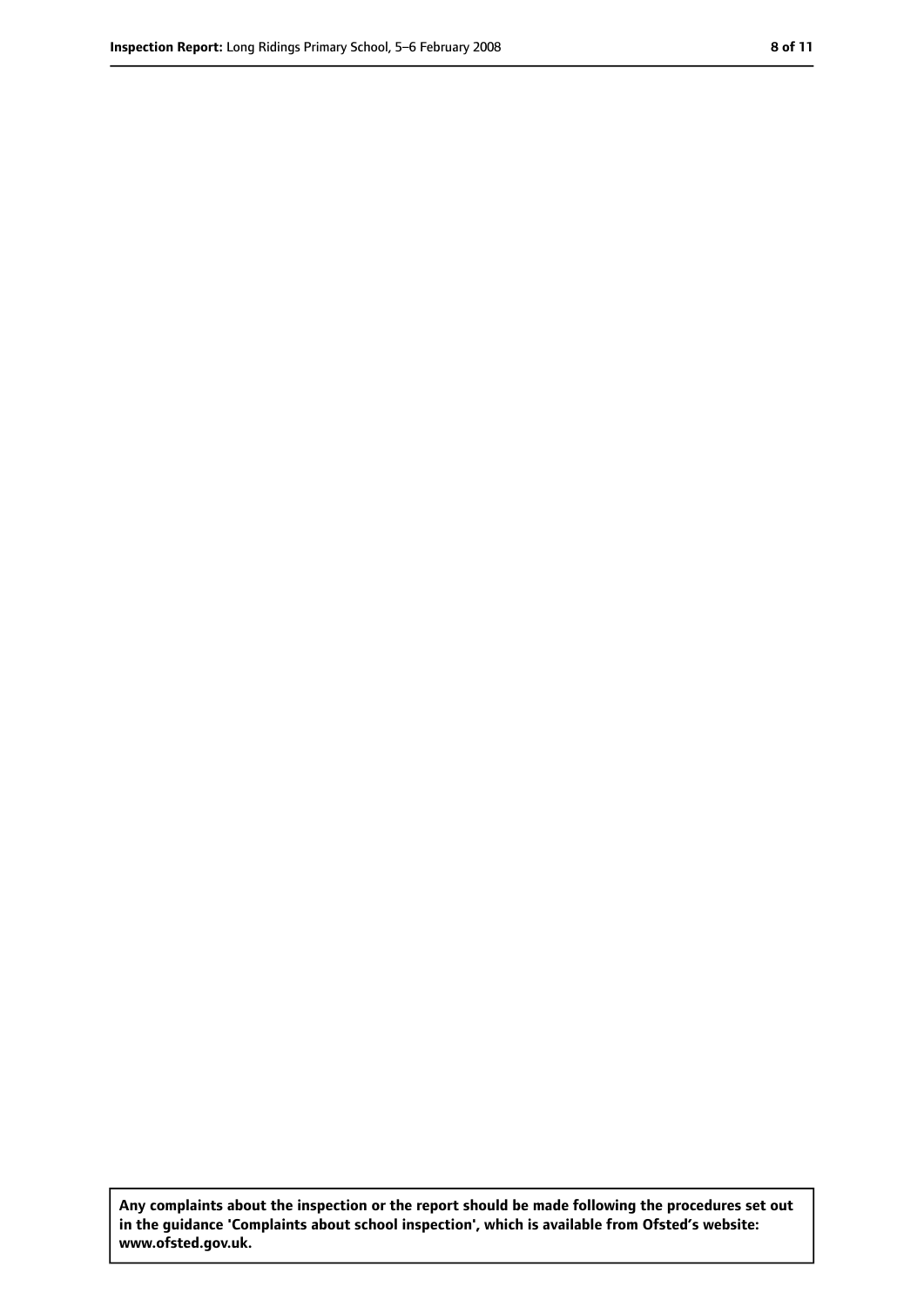# **Inspection judgements**

| $^{\backprime}$ Key to judgements: grade 1 is outstanding, grade 2 good, grade 3 satisfactory, and | <b>School</b>  |
|----------------------------------------------------------------------------------------------------|----------------|
| arade 4 inadequate                                                                                 | <b>Overall</b> |

# **Overall effectiveness**

| How effective, efficient and inclusive is the provision of education, integrated<br>care and any extended services in meeting the needs of learners? |     |
|------------------------------------------------------------------------------------------------------------------------------------------------------|-----|
| Effective steps have been taken to promote improvement since the last<br>inspection                                                                  | Yes |
| How well does the school work in partnership with others to promote learners'<br>well-being?                                                         |     |
| The effectiveness of the Foundation Stage                                                                                                            |     |
| The capacity to make any necessary improvements                                                                                                      |     |

## **Achievement and standards**

| How well do learners achieve?                                                                               |  |
|-------------------------------------------------------------------------------------------------------------|--|
| The standards <sup>1</sup> reached by learners                                                              |  |
| How well learners make progress, taking account of any significant variations between<br>groups of learners |  |
| How well learners with learning difficulties and disabilities make progress                                 |  |

# **Personal development and well-being**

| How good is the overall personal development and well-being of the<br>learners?                                  |  |
|------------------------------------------------------------------------------------------------------------------|--|
| The extent of learners' spiritual, moral, social and cultural development                                        |  |
| The extent to which learners adopt healthy lifestyles                                                            |  |
| The extent to which learners adopt safe practices                                                                |  |
| How well learners enjoy their education                                                                          |  |
| The attendance of learners                                                                                       |  |
| The behaviour of learners                                                                                        |  |
| The extent to which learners make a positive contribution to the community                                       |  |
| How well learners develop workplace and other skills that will contribute to<br>their future economic well-being |  |

# **The quality of provision**

| How effective are teaching and learning in meeting the full range of the<br>learners' needs?          |  |
|-------------------------------------------------------------------------------------------------------|--|
| How well do the curriculum and other activities meet the range of needs<br>and interests of learners? |  |
| How well are learners cared for, quided and supported?                                                |  |

 $^1$  Grade 1 - Exceptionally and consistently high; Grade 2 - Generally above average with none significantly below average; Grade 3 - Broadly average to below average; Grade 4 - Exceptionally low.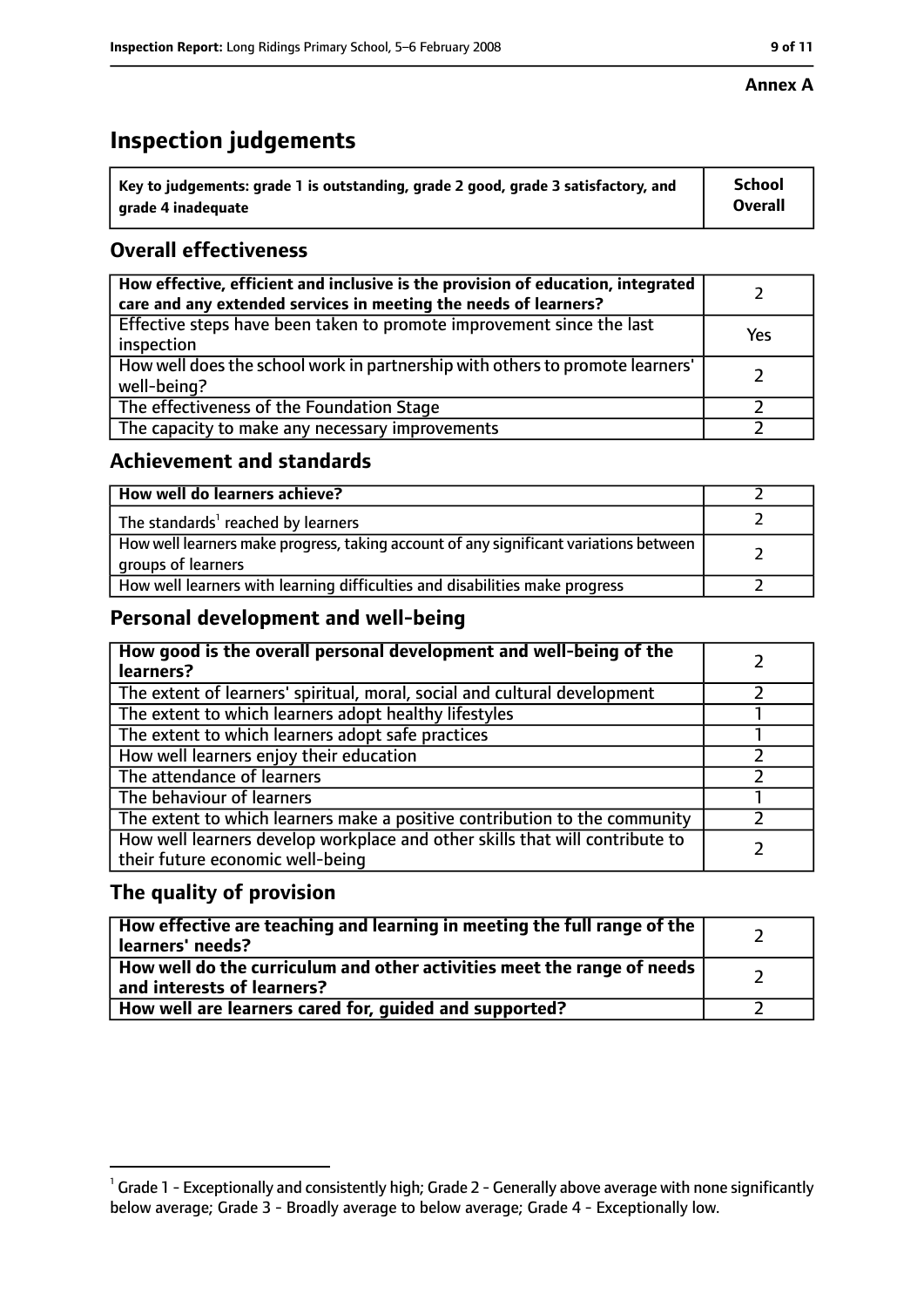# **Leadership and management**

| How effective are leadership and management in raising achievement<br>and supporting all learners?                                              |           |
|-------------------------------------------------------------------------------------------------------------------------------------------------|-----------|
| How effectively leaders and managers at all levels set clear direction leading<br>to improvement and promote high quality of care and education |           |
| How effectively leaders and managers use challenging targets to raise standards                                                                 |           |
| The effectiveness of the school's self-evaluation                                                                                               |           |
| How well equality of opportunity is promoted and discrimination tackled so<br>that all learners achieve as well as they can                     |           |
| How effectively and efficiently resources, including staff, are deployed to<br>achieve value for money                                          |           |
| The extent to which governors and other supervisory boards discharge their<br>responsibilities                                                  |           |
| Do procedures for safequarding learners meet current government<br>requirements?                                                                | Yes       |
| Does this school require special measures?                                                                                                      | <b>No</b> |
| Does this school require a notice to improve?                                                                                                   | No        |